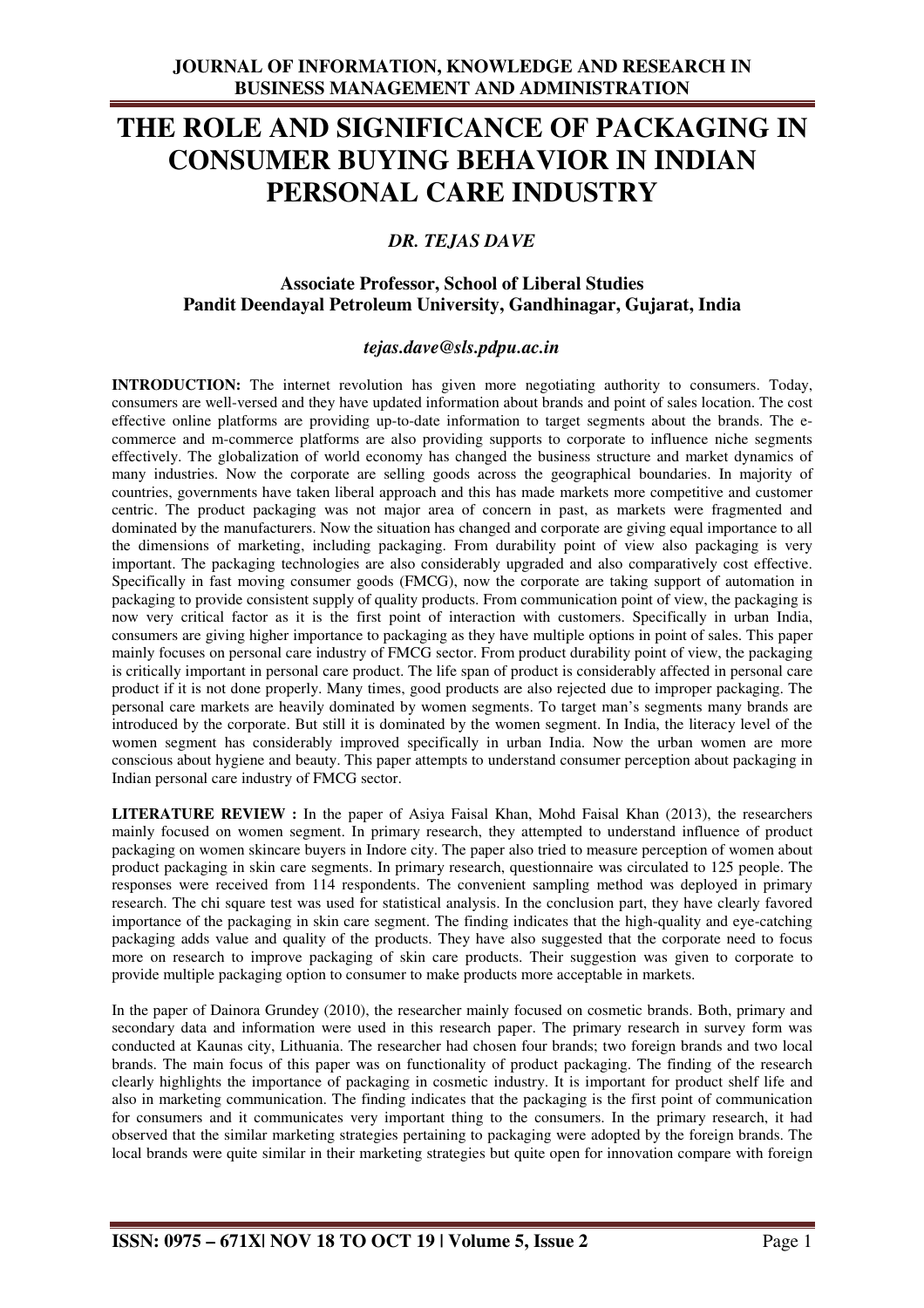# **JOURNAL OF INFORMATION, KNOWLEDGE AND RESEARCH IN BUSINESS MANAGEMENT AND ADMINISTRATION**

brands. Overall findings highlighted the importance of packaging for successful accomplishment of short term and long term business strategies of the organization in this industry.

**SCOPE, OBJECTIVES AND RESEARCH DESIGN:** The literature review clearly indicates that the packaging plays very important part in consumer decision making process. It is important specifically when multiple options in terms of brands are available and switching cost for consumers is nominal. In fast moving consumer goods (FMCG), the consumers normally prefer to spend less time in decision making process and because of that branding plays decisive role. For primary research, following objectives are identified.

 $\checkmark$  To understand consumer perception about impulsive buying in Indian personal care industry.<br>  $\checkmark$  To understand perception about various characteristics of packaging in Indian personal care in

 To understand perception about various characteristics of packaging in Indian personal care industry. The cross sectional convenience design is used in data collection. The questionnaire was circulated to 250 peoples out of which, 238 respondents have given their responses. For selected questions, ANOVA test is used for hypothesis testing.

## **DEVELOPMENT & TESTING OF HYPOTHESES :**

## **Hypothesis 1:**

H0: Consumers provide equal importance to all basic sales related attributes in buying of personal care product; Ho:  $\mu_{\text{price}} = \mu_{\text{brand image}} = \mu_{\text{package}} = \mu_{\text{corporte brand image}}$  =  $\mu_{\text{quantity}} = \mu_{\text{offer and discount}}$ 

H1: Consumers do not provide equal importance to all basic sales related attributes in buying of personal care product; Ho:  $\mu_{\text{price}} \neq \mu_{\text{brand image}} \neq \mu_{\text{package}} \neq \mu_{\text{corporte brand image}} \neq \mu_{\text{quantity}} \neq \mu_{\text{offer and discount}}$ 

#### **Hypothesis 2:**

H0: Consumers provide equal importance to all basic packaging related characteristics in personal care industry; HO:  $\mu_{\text{Colour}} = \mu_{\text{Design}} = \mu_{\text{material quality}} = \mu_{\text{product description}}$ 

H1: Consumers do not provide equal importance to all basic packaging related characteristics in personal care industry; Ho:  $\mu_{\text{Colour}} \neq \mu_{\text{Design}} \neq \mu_{\text{material quality}} \neq \mu_{\text{product description}}$ 

| Sr.<br>No. | <b>Statement</b>                                                                                                                                                                                                                                                                                                                                                                                                                                                                                                                                                                                                                                        | <b>Result</b>                                                                                                                                                                                 |
|------------|---------------------------------------------------------------------------------------------------------------------------------------------------------------------------------------------------------------------------------------------------------------------------------------------------------------------------------------------------------------------------------------------------------------------------------------------------------------------------------------------------------------------------------------------------------------------------------------------------------------------------------------------------------|-----------------------------------------------------------------------------------------------------------------------------------------------------------------------------------------------|
|            | $H_0$ : Consumers provide equal importance to all basic sales<br>related attributes in impulsive buying of personal care<br>product; Ho: $\mu_{\text{price}} = \mu_{\text{brand image}} = \mu_{\text{package}} = \mu_{\text{corporte brand}}$<br>$= \mu_{\text{quantity}} = \mu_{\text{offer and discount}}$<br>image<br>$H_1$ : Consumers do not provide equal importance to all<br>basic sales related attributes in buying of personal care<br>product; Ho: $\mu_{\text{price}} \neq \mu_{\text{brand image}} \neq \mu_{\text{package}} \neq \mu_{\text{corporte brand}}$<br>image $\neq \mu_{\text{quantity}} \neq \mu_{\text{offer and discount}}$ | <b>ANOVA Test</b><br>Numerator Degree of freedom: 5<br>Denominator Degree of freedom: 1422<br>Level of significance: 0.05<br>Acceptance limit:2.21<br>$F$ Statistic : 42.62<br>Ho is rejected |
| 2          | $H_0$ : Consumers provide equal importance to all basic<br>packaging related characteristics in personal care industry;<br>HO: $\mu_{\text{Color}} = \mu_{\text{Design}} = \mu_{\text{material quality}} = \mu_{\text{product description}}$<br>$H_1$ : Consumers do not provide equal importance to all<br>basic packaging related characteristics in personal care<br>industry; Ho: $\mu_{\text{Colour}} \neq \mu_{\text{Design}} \neq \mu_{\text{material quality}} \neq \mu_{\text{product}}$<br>description                                                                                                                                        | <b>ANOVA Test</b><br>Numerator Degree of freedom: 3<br>Denominator Degree of freedom: 948<br>Level of significance: 0.05<br>Acceptance limit: 2.60<br>F Statistic: 35.84<br>Ho is rejected    |

## **Hypothesis 1**

The rejected hypothesis indicates that the consumers are not giving equal importance to all the attributes in their buying decision. In personal care product, the brand image plays most important role followed by quantity and price. As the product usage directly affects the health of individuals, the consumers are more conscious about brand image. The respondents have also given importance to the corporate brand image attribute. But at the same time they believe that in FMCG consumers prefer to spend less time and normally their focus is more on brand of the product rather than the image of the parent organization.

## **Hypothesis 2**

The null hypothesis is rejected. It has observed that the respondents give more importance to the packaging material quality compared to other attributes. As the personal care products are used for longer duration of time, the packaging material quality directly affects the durability of the product. The respondents have also given importance to the product description part, as the consumers prefer to spend considerable amount of time in analyzing the product features. The least importance is given to the "colour", as the brand image is more important than attractiveness of external appearance.